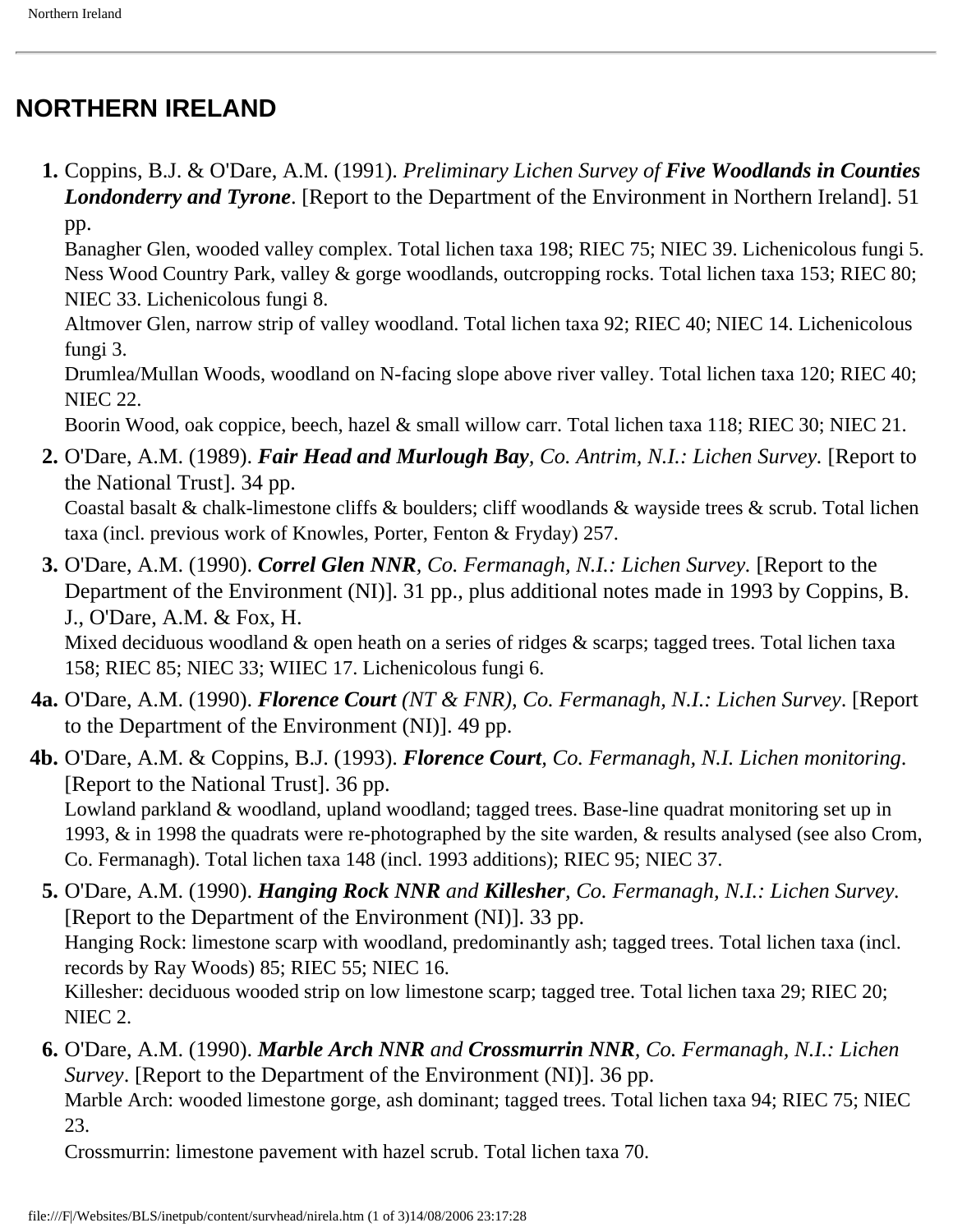- **7.** O'Dare, A.M. & Coppins, B.J. (1993). *Castle Coole, Co. Fermanagh, N.I. Lichen Survey*. [Report to the National Trust]. 47 pp. Parkland & woodland; tagged trees. Total lichen taxa 137; RIEC 45; NIEC 14. Lichenicolous fungi 8.
- **8a.** O'Dare, A.M. & Coppins, B.J. (1994). *Crom, Co. Fermanagh (VC H33): Lichen Survey.* [Report to the National Trust]. 223 pp. Complex site, with 12 woodland areas, incl. parkland, mixed deciduous woodland, carr, orchard, meadow trees; tagged trees & quadrats set up (see also Florence Court). These were re-photographed by the site warden in 1998, and the results analysed (see also Florence Court). Total lichen taxa 331; RIEC 80; NIEC

38. Lichenicolous fungi 26.

**8b.** Coppins, A.M. (1998*) Lichen Monitoring project Crom and Florence Court 1993-1998.* [Report to the National Trust]. 28pp.

Quadrats re-photographed by the site warden in 1998, and the results analysed (see also Florence Court).

- **9.** Simms, M.J. (1997). Glenarm Deer Park (VC H39, Co. Antrim). Glenarm Deer Park, Ulster Wildlife Trust Reserve, Co. Antrim: Epiphytic Lichen Survey. 4 pp. Valley woodlands, hazel coppice, scrub and riparian oaks. Total lichen taxa: 45; RIEC 16; NIEC 3.
- **10.** Simms, M.J. (1997). Baronscourt (VC H36, Co. Tyrone). Baronscourt Estate, 10 km north-west of Omagh, Co. Tyrone: Epiphytic Lichen Survey. 8 pp. Old closed woodland, parkland and conifer plantations. Total lichen taxa: 82; RIEC 20; NIEC 7.
- **11.** Simms, M.J. (1998). Horse Island, Strangford Lough (VC H38, Co. Down). Horse Island National Trust Reserve, 2 km south of Kircubbin, Strangford Lough, Co. Down: Lichen Survey [Report for The National Trust]. 1 pp. Low rocky island. Total lichen taxa: 29.
- **12.** Simms, M.J. (1999). John Mc Sparran Memorial Hill Farm, Glendun (VC H39, Co. Antrim) Lichen Survey of John Mc Sparran Memorial Hill Farm (Ulster Wildlife Trust Reserve), Glendun, Co. Antrim. [Undertaken as part of Belfast Naturalists' Field Club overall survey of the site for the Ulster Wildlife Trust]. 7 pp. Unimproved acid farmland, moorland, rock (schist) exposures and walls, patches of secondary woodland,

some mature riparian trees. Total lichen taxa: 100.

- **13.** Simms, M.J. (1999). Mew Island (VC H38, Co. Down). The Lichens of Mew Island, 6km north of Donaghadee, Co. Down. 3 pp. Low rocky island off mouth of Belfast Lough. Total lichen taxa: 59.
- **14.** Simms, M.J. (2000). Castlewellan Park Arboretum (VC H38, Co. Down). Lichens in Castlewellan Park Arboretum, Co. Down. [Report for Castlewellan Park Estate]. 2 pp. Small 19th Century arboretum. Total lichen taxa: 38; RIEC 5; NIEC 2.
- **15.** Simms, M.J. (2001). Lough Rinn Demesne (VC H29, Co. Leitrim). Lichen Survey of Lough Rinn Demesne, nr. Mohill, Co. Leitrim. [Report for An Taisce, Ireland]. 4 pp. Parkland, arboretum, lake margin carr and walled garden. Total lichen taxa: 67; RIEC 15; NIEC 3
- **16.** *The British Lichen Society Field Trip to Northern Ireland (Co. Antrim & Co. Down)*, October 1992: Brief over-view of habitats, lichen communities, with full species lists of the 28 sites visited, lodged with DoE(NI)Conservation Branch, Belfast, or with Dr. Brian Coppins, RBGE.